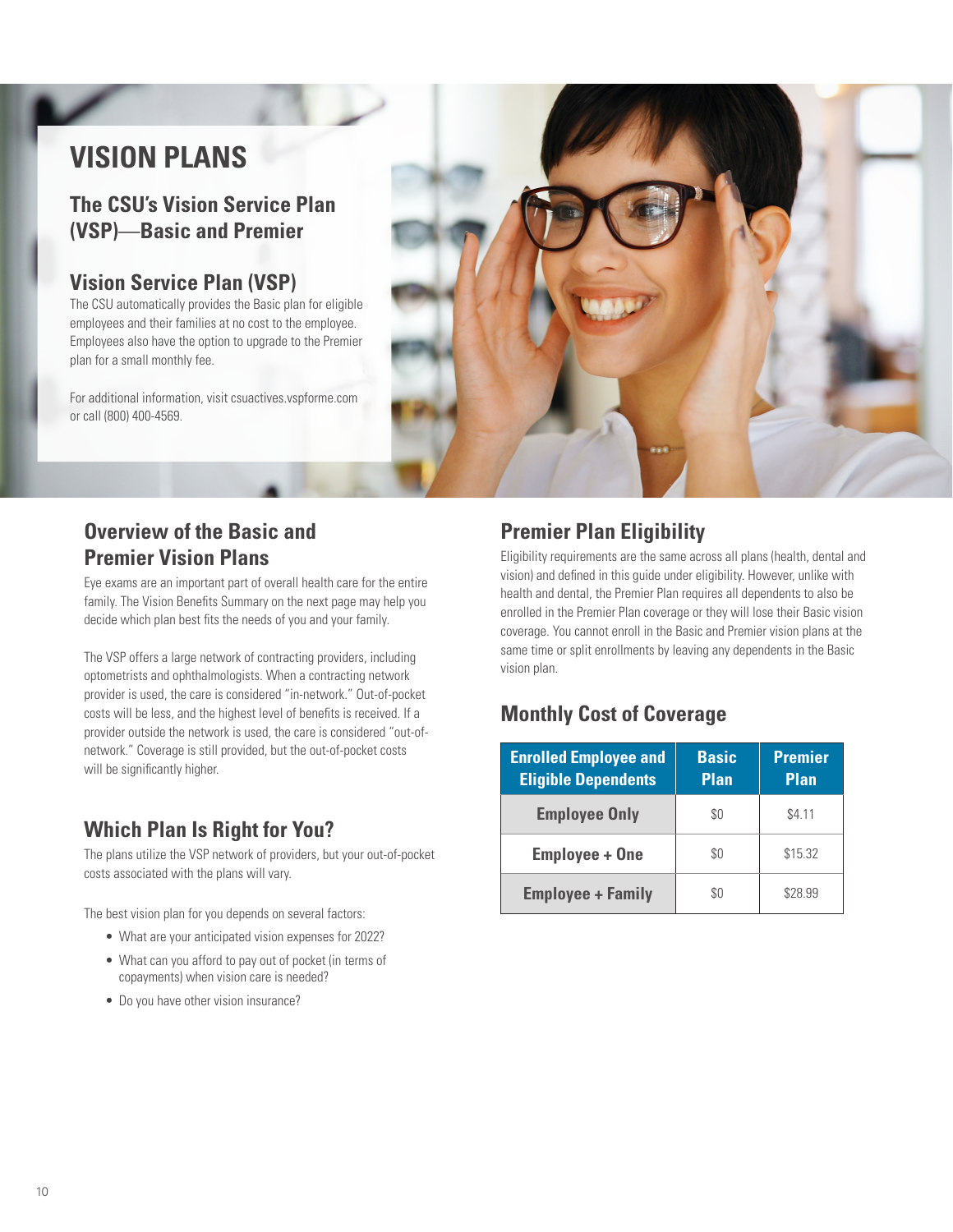## **Your VSP Vision Benefits Summary**

# **EMPLOYEE COVERAGE FOR CSU PROVIDER NETWORK:** CSU and VSP provide you with a choice of affordable vision plans. Stick with the Basic **Passic Plan:** Advantage Premier

CSU and VSP provide you with a choice of affordable vision plans. Stick with the Basic Plan or upgrade to the Premier Plan for enhanced benefits. **Premier Plan:** Choice

## Coverage with a VSP Provider—**Basic Plan** Coverage with a VSP Provider—**Premier Plan**

| <b>Benefit</b>                                        | <b>Description</b>                                                                                                                                                                                                                                                   | <b>Copay</b>                             | <b>Benefit</b>                      | <b>Description</b>                                                                                                                                                                                                                 |     | <b>Copay</b>                                   |
|-------------------------------------------------------|----------------------------------------------------------------------------------------------------------------------------------------------------------------------------------------------------------------------------------------------------------------------|------------------------------------------|-------------------------------------|------------------------------------------------------------------------------------------------------------------------------------------------------------------------------------------------------------------------------------|-----|------------------------------------------------|
| WellVision<br>Exam                                    | • Focuses on your eyes and overall wellness<br>• Every calendar year                                                                                                                                                                                                 | \$10                                     | WellVision<br>Exam                  | • Focuses on your eyes and overall wellness<br>• Every calendar year                                                                                                                                                               |     | \$10                                           |
| <b>Prescription Glasses</b>                           |                                                                                                                                                                                                                                                                      |                                          | <b>Prescription Glasses</b>         |                                                                                                                                                                                                                                    | \$0 |                                                |
| Frame                                                 | • \$110 allowance for a wide selection of frames<br>• \$130 allowance for featured frame brands<br>• 20% savings on the amount over your allowance<br>• Every other calendar year                                                                                    | \$0                                      | Frame                               | • \$210 allowance for a wide selection of frames<br>• \$230 allowance for featured frame brands<br>• 20% savings on the amount over your allowance<br>$\bullet$ \$115 Costco <sup>®</sup> frame allowance<br>• Every calendar year |     | \$0                                            |
| Lenses                                                | • Single vision, lined bifocal, and lined trifocal lenses<br>• Impact-resistant lenses for dependent children<br>• Every other calendar year**                                                                                                                       |                                          | Lenses                              | • Single vision, lined bifocal, and lined trifocal lenses<br>• Impact-resistant lenses for dependent children<br>• Every calendar year                                                                                             |     |                                                |
| Lens<br>Enhancements                                  | • UV protection<br>• Standard progressive lenses<br>• Premium progressive lenses<br>• Custom progressive lenses<br>• Average savings of 20-25% on other<br>lens enhancements<br>• Every other calendar year                                                          | \$0<br>\$55<br>\$95-\$105<br>\$150-\$175 | Lens<br>Enhancements                | • UV protection<br>• Tinted lenses<br>• Standard progressive lenses<br>• Premium progressive lenses<br>• Custom progressive lenses<br>• Average savings of 30% on other<br>lens enhancements<br>• Every calendar year              |     | \$0<br>\$0<br>\$0<br>\$95-\$105<br>\$150-\$175 |
| Contacts<br>(instead of<br>glasses)                   | • \$120 allowance for contacts and contact lens exam<br>(fitting and evaluation)<br>• 15% savings on a contact lens exam<br>(fitting and evaluation)<br>• Every other calendar year                                                                                  | \$0                                      | Contacts<br>linstead of<br>glasses) | • \$200 allowance for contacts and contact lens exam<br>(fitting and evaluation)<br>• 15% savings on a contact lens exam<br>(fitting and evaluation)<br>• Every calendar year                                                      |     | \$0                                            |
| Computer<br><b>Vision Care</b><br>(Employee-<br>only) | • Evaluates your vision needs related to computer use<br>• \$95 allowance for a wide selection of frames<br>• Single vision, lined bifocal, lined trifocal and occupational lenses<br>• Every other calendar year**<br>• Retinal screening for members with diabetes |                                          |                                     |                                                                                                                                                                                                                                    |     | \$10                                           |

| <b>VSP Primary</b> | Eye Care Plan                                                                                                                                        | • Retinal screening for members with diabetes.<br>• Additional exams and services for members with diabetes, glaucoma, or age-related macular degeneration.<br>• Treatment and diagnosis of eye conditions like pink eye, vision loss, and cataracts available for all members.<br>• Limitations and coordination with your medical coverage may apply. Ask your VSP doctor for details. | \$0<br>\$20 per exam |  |  |  |
|--------------------|------------------------------------------------------------------------------------------------------------------------------------------------------|------------------------------------------------------------------------------------------------------------------------------------------------------------------------------------------------------------------------------------------------------------------------------------------------------------------------------------------------------------------------------------------|----------------------|--|--|--|
|                    |                                                                                                                                                      | Glasses and Sunglasses<br>• Extra \$20 to spend on featured frame brands. Go to vsp.com/offers for details.<br>• 20% savings on additional glasses and sunglasses, including lens enhancements, from any VSP provider within 12 months of your WellVision Exam.                                                                                                                          |                      |  |  |  |
| Extra Savings      | Retinal Screening<br>• Pay no more than \$39 for a routine retinal screening as an enhancement to your WellVision Exam.                              |                                                                                                                                                                                                                                                                                                                                                                                          |                      |  |  |  |
|                    | Laser Vision Correction<br>• Average 15% off the regular price or 5% off the promotional price; discounts only available from contracted facilities. |                                                                                                                                                                                                                                                                                                                                                                                          |                      |  |  |  |

| <b>Monthly Contribution—Basic Plan</b> |                    |                       | <b>Monthly Contribution-Premier Plan</b> |                         |                           |  |
|----------------------------------------|--------------------|-----------------------|------------------------------------------|-------------------------|---------------------------|--|
| Employee Only \$0                      | Employee + One \$0 | Employee + Family \$0 | Employee Only \$4.11                     | Employee + One $$15.32$ | Employee + Family \$28.99 |  |

| <b>Your Coverage With Out-of-Network Providers</b>                                                                                                                                                                                                                                                                                                                                                                                                                                                                                                                                                                      |
|-------------------------------------------------------------------------------------------------------------------------------------------------------------------------------------------------------------------------------------------------------------------------------------------------------------------------------------------------------------------------------------------------------------------------------------------------------------------------------------------------------------------------------------------------------------------------------------------------------------------------|
| Get the most out of your benefits and greater savings with a VSP network doctor. Call Member Services for out-of-network plan details.                                                                                                                                                                                                                                                                                                                                                                                                                                                                                  |
| Coverage with a retail chain may be different or not apply. Log in to vsp.com to check your benefits for eligibility and to confirm in-network locations based on your plan<br>type. VSP guarantees coverage from VSP network providers only. Coverage information is subject to change. In the event of a conflict between this information and your<br>organization's contract with VSP, the terms of the contract will prevail. Based on applicable laws, benefits may vary by location. In the state of Washington, VSP Vision<br>Care, Inc., is the legal name of the corporation through which VSP does business. |

\*Only available to VSP members with applicable plan benefits. Frame brands and promotions are subject to change. Savings based on doctor's retail price and vary by plan and purchase selection; average savings determined after benefits are applied. Ask your VSP network doctor for more details.

 \*\*New lenses will be approved every calendar year if the new prescription differs from the original by at least .50 diopter sphere or cylinder, there's a change in the axis of 15 degrees or more, or a difference in vertical prism greater than one prism.

©2021 Vision Service Plan. All rights reserved.

 VSP, VSP Vision care for life, Eyeconic, and WellVision Exam are registered trademarks, and VSP Primary EyeCare Plan is a service mark of Vision Service Plan. Flexon is a registered trademark of Marchon Eyewear, Inc. All other brands or marks are the property of their respective owners. 92963 VCEE